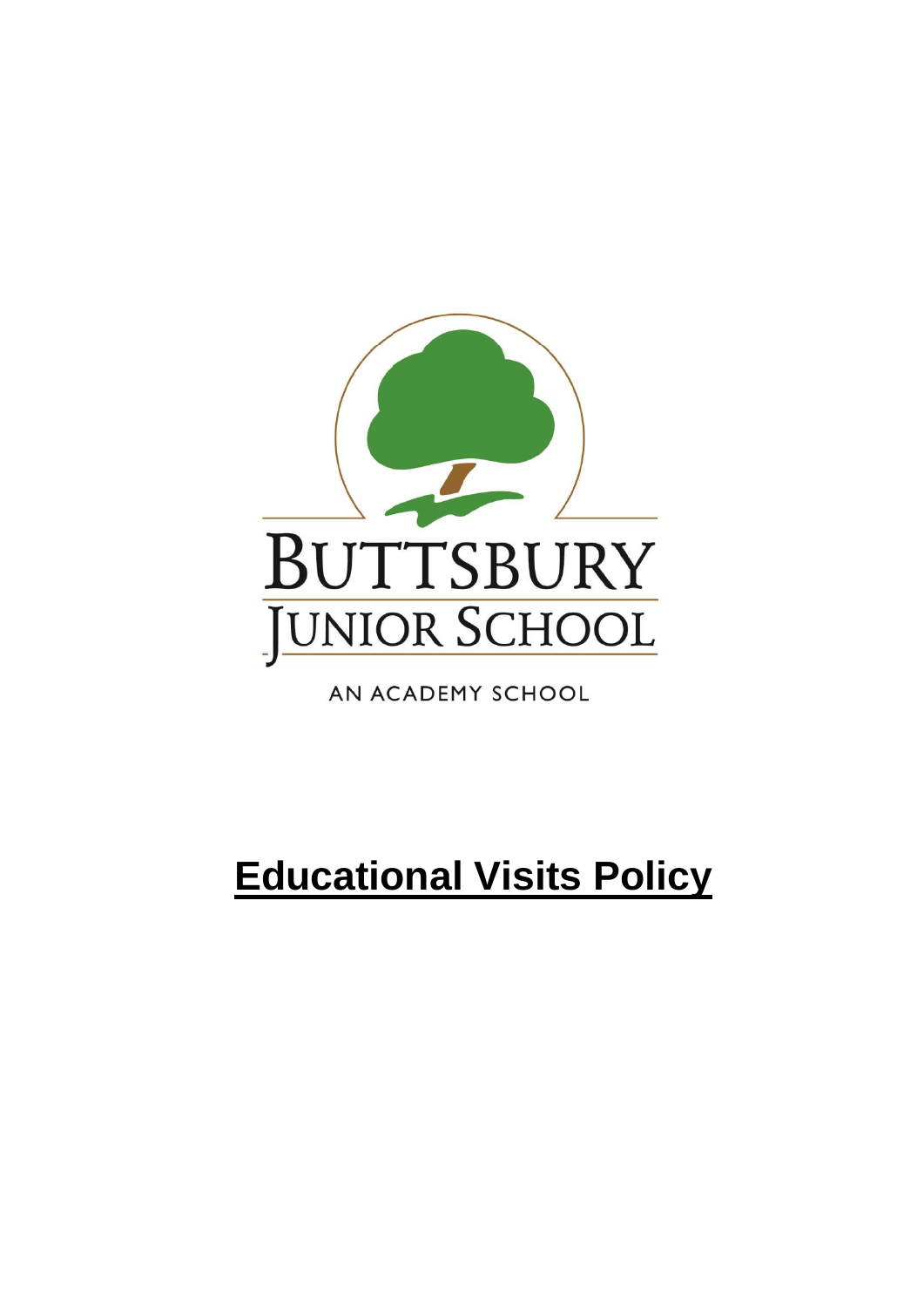| <b>Establishment type</b>               | School                                                                                       |
|-----------------------------------------|----------------------------------------------------------------------------------------------|
| Name of establishment                   | Buttsbury Junior School (Academy)                                                            |
| Who is employer                         | <b>Buttsbury Junior School</b>                                                               |
| Responsibility for offsite visits       | Adam Graves (EVC)                                                                            |
| (possibly Head, EVC, or deputy<br>head) | Ann Robinson (HT and EVC)                                                                    |
| Date Trained                            | Adam Graves - Summer 2021                                                                    |
|                                         | Ann Robinson - Spring 2020                                                                   |
| Policy agreed                           | Spring Term 2022                                                                             |
| Signed off by                           | <b>Trust Board</b>                                                                           |
| To be reviewed                          | Spring Term 2025                                                                             |
| <b>Other Policies Related</b>           | Safeguarding, Inclusion, volunteer, transport, finance,<br>staff training, health and safety |
|                                         | DfE H&S advice on legal duties & powers November<br>2018                                     |
| <b>Other Paperwork Attached</b>         | Appendix 1 - Risk assessment protocols for all school                                        |
| (appendix)                              | trips                                                                                        |
|                                         | Appendix 2 – Risk assessment approval request form                                           |
|                                         | Appendix 3 - Groups form                                                                     |
|                                         | Appendix 4 - Transport document                                                              |
|                                         | Appendix 5 - Risk assessment check list                                                      |
|                                         | Appendix 6 – Critical Incident Procedure Action Plan                                         |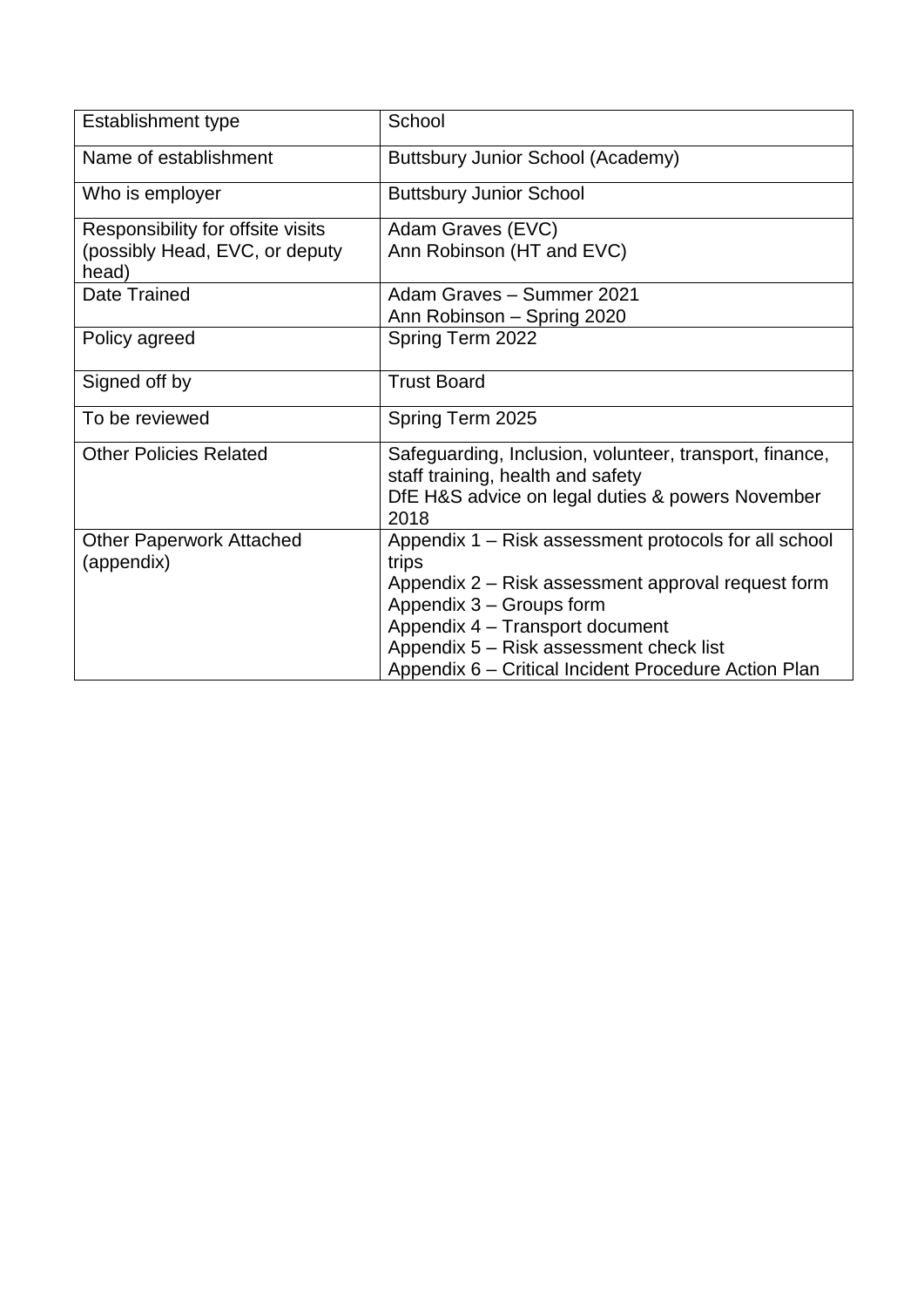|     | <b>CONTENTS</b>                                                | <b>PAGE</b>    |
|-----|----------------------------------------------------------------|----------------|
| 1.  | Introduction                                                   | 4              |
| 2.  | <b>Reasons for Visit</b>                                       | 4              |
| 3.  | Visits and curriculum links                                    | 4              |
| 4.  | Gaining approval for the trip                                  | 5              |
| 5.  | Choosing a date/venue/provider/programme/resources for a visit | 5              |
| 6.  | Information about the visit to/from pupils and parents         | 5              |
| 7.  | Visits and staffing                                            | 6              |
| 8.  | The Visit                                                      | 6              |
| 9.  | Financing the visit                                            | $\overline{7}$ |
| 10. | Insurance                                                      | $\overline{7}$ |
| 11. | Transport                                                      | 8              |
| 12. | <b>Emergency Procedures</b>                                    | 8              |
| 13. | Monitoring and Evaluation                                      | 8              |
|     |                                                                |                |

#### **Appendix**

- Appendix 1 Risk assessment protocols for all school trips
- Appendix 2 Risk assessment approval request form
- Appendix  $3 -$  Groups form
- Appendix 4 Transport document
- Appendix 5 Risk assessment check list
- Appendix 6 Critical Incident Procedure Action Plan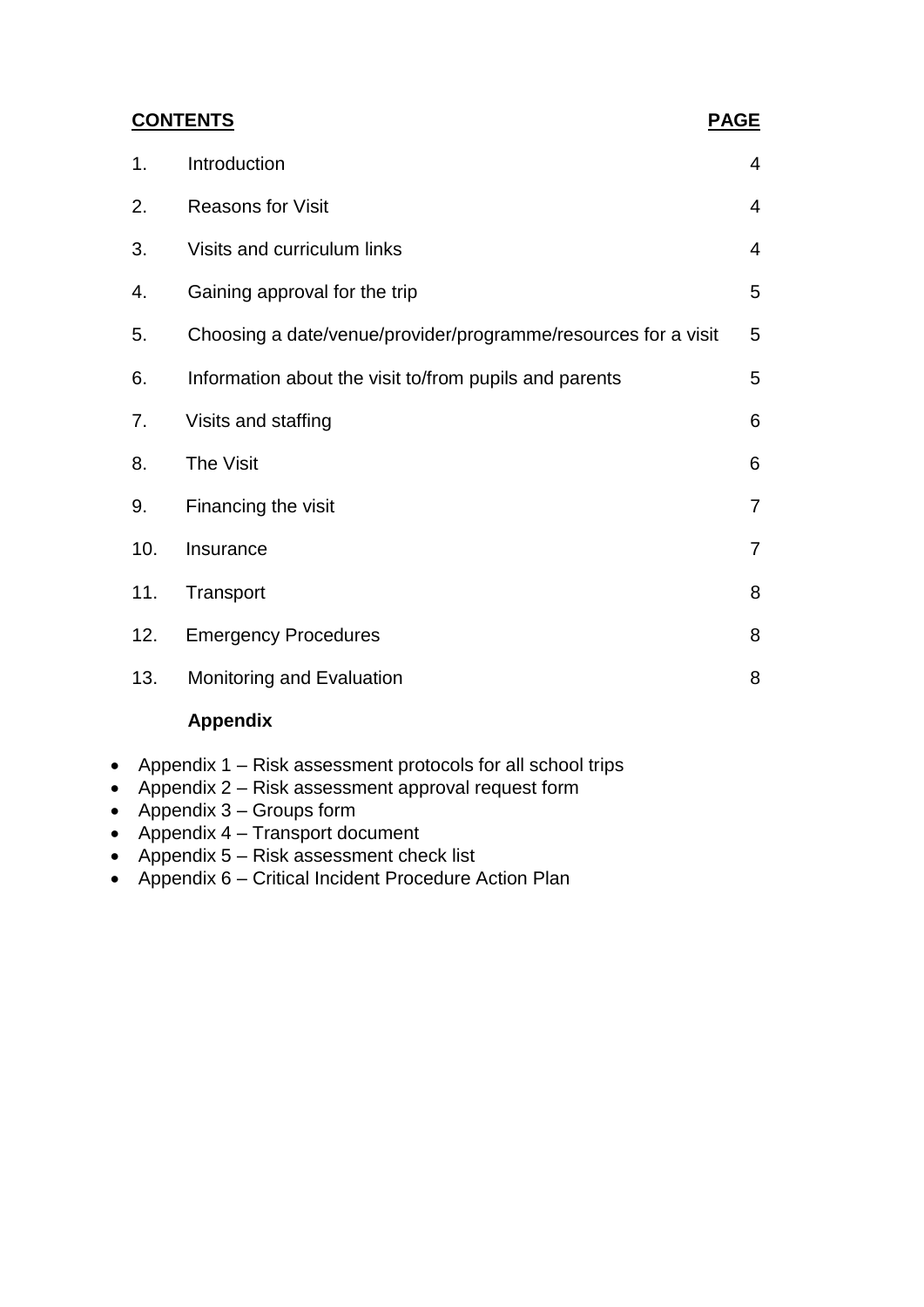#### **1 Introduction**

1.1 The Employer/Trust Board has the responsibility of providing guidance for off-site school visits and it is essential that any Staff member of Buttsbury Junior School reads this policy before contemplating or organising any educational trip or visit to be made by children from this school.

• *THE OEAP National Guidance – Guidance for the Management of Outdoor learning, Offsite visits and Learning Outside the Classroom. (Essential reading documents specific for your role e.g. Governor / Head / EVC / Visit Leader / etc.)* see website link : [www.oeapng.info/](http://www.oeapng.info/) 

The DfE guidance : [Health & Safety on Educational Visits](https://www.gov.uk/government/publications/health-and-safety-on-educational-visits/health-and-safety-on-educational-visits) (Nov 2018) The 8 key points addressed in this document have been embedded in this policy

#### • **NB: FAILURE TO FOLLOW THESE REGULATIONS MAY LEAD TO CONSEQUENCES FOR INSURANCE COVER AND LEGAL LIABILITY.**

#### **2 Reasons for Visits**

 2.1 All schools are required to offer children a broad and balanced curriculum that promotes spiritual, moral, cultural, mental and physical development.

2.2 All activities must have a clearly defined educational purpose and we seek to ensure that the National Curriculum is delivered to all children, regardless of social background, race, gender or differences in ability. All are entitled to the development of knowledge, understanding, skills and attitudes. To enrich the curriculum for the children at Buttsbury Junior school, we offer a range of educational visits and other activities that add to what they learn at school.

#### **3 Visits and curriculum links**

3.1 All educational visits and activities support and enrich the work we do in school. There are also a number of people who visit the school to support our work. Some visits relate directly to areas of learning for individual classes, whilst others relate to all our children.

3.2 For each subject in the curriculum there is a corresponding programme of activities, which includes visits by specialists. All these activities are in line with guidance published by the LEA: e.g.

- English theatre visits, visits by authors, poets and theatre groups
- Science use of the school grounds, visits to local woods and parks
- Mathematics use of shape and number trails in the local environment
- History castle visits, study of local housing patterns, museums
- Geography use of the locality for fieldwork, field work further away
- Art and design art gallery visits, use of the locality
- PE range of sporting fixtures, extra-curricular activities
- Music range of specialist music teaching, extra-curricular activities, concerts for parents and children to hear
- Design and technology work with local secondary schools
- ICT its use in local shops/libraries/secondary schools etc.
- RE visits to centres of worship, visits by local clergy.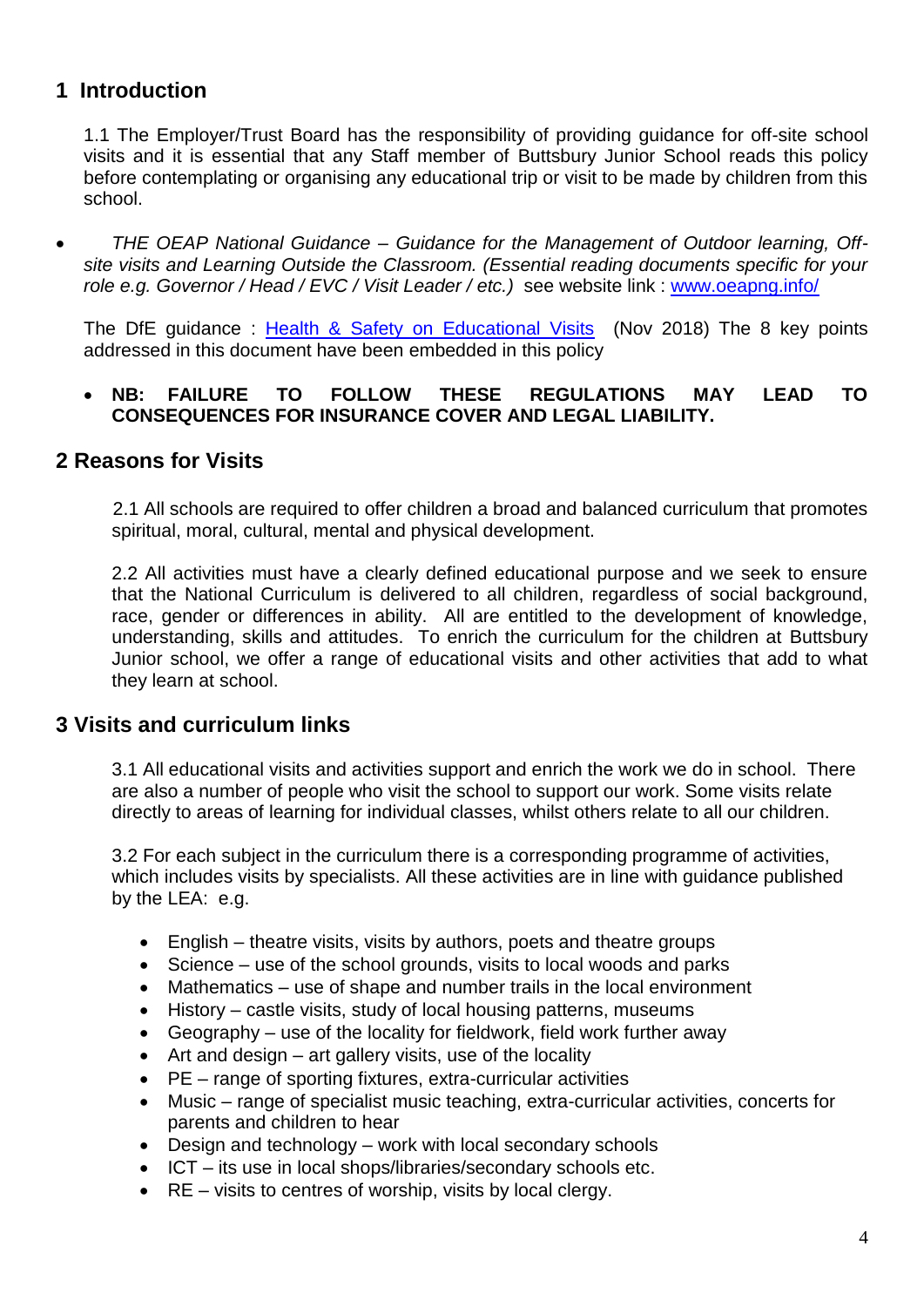#### **NOTE – when extra-curricular activities take place there should always be an adult, other than the one running the activity on the premises.**

#### • **Gaining approval for a trip**

#### 4.1 **Trust Board**

As part of their responsibility for the general conduct for the school, the Trustees have adopted this policy for the effective and safe management of educational visits.

The Trust Board must approve any visit involving an Overnight stay or Overseas Visit. The Trustees delegate the Headteacher/EVC the responsibility to approve all other visits including Local Area Visits.

The Trustees have adopted a Charging and Remissions policy.

#### 4.2 **The Headteacher or EVC**

DfE guidance : [Health & Safety on Educational Visits](https://www.gov.uk/government/publications/health-and-safety-on-educational-visits/health-and-safety-on-educational-visits) (Nov 2018 Section 8)

- 4.2.2 is responsible for ensuring that all school activities are properly planned and appropriately supervised and that this policy is implemented.
- 4.2.3 should ensure that the aims of the visit are commensurate with the needs of the pupils, including those with special educational needs for whom additional, appropriate arrangements may need to be made. For additional guidance refer to the Equality Act 2010
- 4.2.4 should ensure the suitability of all staff appointed to the visit.
- 4.2.5 should ensure that the visit leader fully understands his/her responsibilities.
- 4.2.6 should implement effective emergency contact arrangements.
- 4.2.7 should ensure that financial and insurance matters, staff ratios and parental consent are dealt with appropriately.
- 4.2.8 should have a system in place to record, audit and monitor school off-site visits.

#### **5 Choosing a provider**

After considering the reasons for the visit, the visit leader should check out the provider.

DfE guidance : [Health & Safety on Educational Visits](https://www.gov.uk/government/publications/health-and-safety-on-educational-visits/health-and-safety-on-educational-visits) (Nov 2018 Section 3 )

#### **6 Parental Consent :**

This guidance reflects the DfE guidance with particular note where consent is NOT required.

**Parental consent to off-site activities:** Written consent from parents is not required for pupils to take part in the majority of offsite activities organised by a school (with the exception of nursery age children) as most of these activities take place during school hours and are a normal part of a child's education at school. However, parents should be told where their child will be at all times and of any extra safety measures required.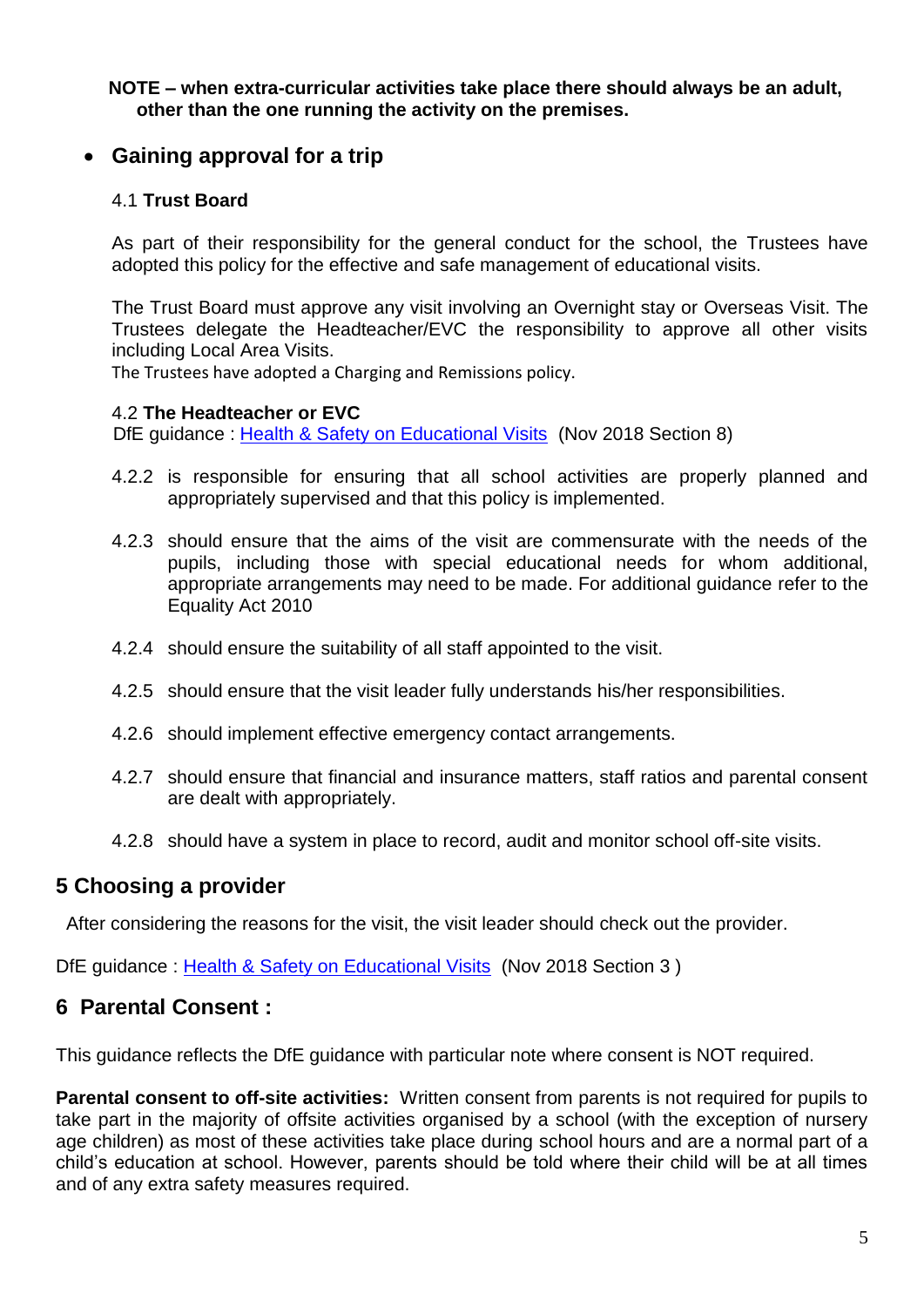#### **7 Visits and staffing**

#### CHECKLIST FOR ALL OFF-SITE ACTIVITIES

Complete Visit leader checklist :

The visit leader must recognise that whilst leading the visit, he or she is in effect representing the Headteacher and holds delegated responsibility for Health & Safety and Duty of Care. It is the responsibility of the Visit Leader to carry out Risk Assessment / Risk management for the visit.

#### **Key Requirements for Leaders**

The key requirements for leaders are that they must be competent to lead, confident and accountable. Being competent means that the leader has demonstrated the ability to lead to the level demanded by the visit or activities that they are to lead, and has sufficient relevant experience and knowledge of the activities, the group, and the environments they will operate in. Competence is a combination of skills, knowledge, awareness, judgement, training and experience. It is not necessarily related to age or position within the establishment.

#### **Visit Leader Training**

Should be offered to all leader staff and can be delivered by the trained EVC or by the Educational Visits Adviser. A Juniper Education [online learning module](https://junipereducation.org/educational-visits/) is available for schools allowing cost effective CPD opportunity for all their staff engaged in anyway on out of school activity. (See EVOLVE Homepage for more details) This is strongly recommended to ensure all staff are clear on their roles and responsibilities when engaged in off-site activity.

#### **8 The visit**

#### **8.1 On the day**

Leave in the school office:

- an amended list of children attending and going on visit.
- full list of escorts and staff and groups of children for which they are responsible (see Appendix A).
- the itinerary for the entire day.
- a copy of the written briefing notes for the escorts.
- check children out of classroom to ensure bags, lunchboxes and clipboards are taken
- take First Aid Kit, sick bucket, inhalers and other medication e.g. epipen and mobile phone.
- Copies of Emergency / Critical Incident cards given to all leaders.

#### **8.2 During the visit**

Young Children must be kept in escort's group at all times. With older children close, or even remote supervision, is acceptable with suitable checks and contingencies in place.

There should be a system in place to safeguard young people at all times. (e.g. If toileting issues arise, an approach could be not to send young children into the toilets on their own but in small groups.)

Courtesy to the public must be shown at all times, care taken not to block pathways, etc.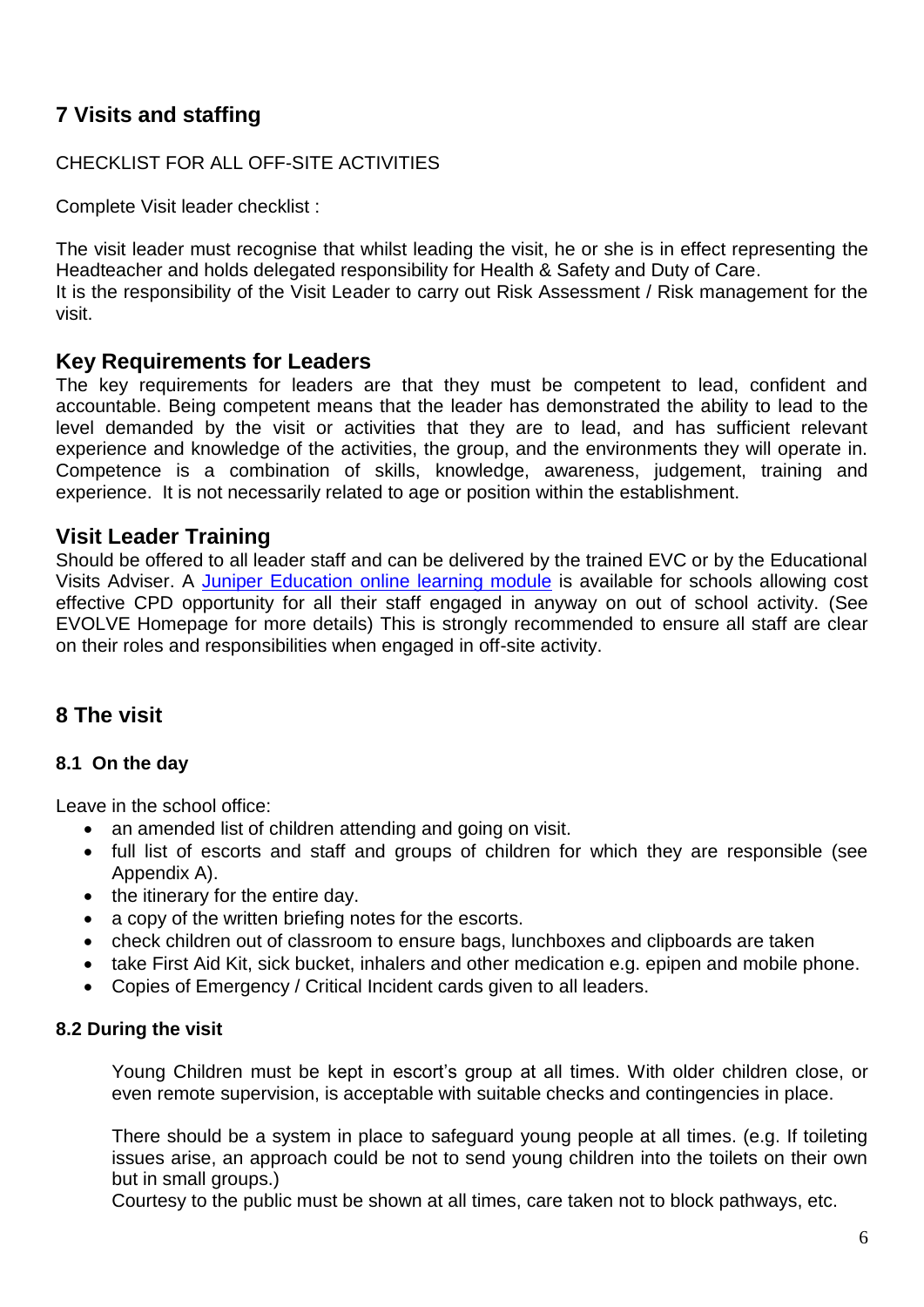Escorts should ensure the safety and well-being of the pupils in their care and inform the visit leader or another member of staff of any relevant incident involving pupils in their care as soon as possible.

Every escort must be given an emergency procedures card. This will have the school's contact and action plan in case of an emergency.

#### **8.3 On return**

8.3.1 Check all children off the coach and a member of staff must lead the class either into school or to area of playground where children can be collected by parent and teacher can check them off, thus ensuring that each child departs with known parent or neighbour.

8.3.2 A teacher must remain with uncollected children until all parents have arrived and all children have departed.

#### **9 Financing the visit**

When stating the cost for each individual:

• explain where this cost has come from and that the school would like a voluntary donation from parents to fund the visit. Stipulate the County/School's policy concerning parents who are unable to offer a voluntary contribution – which is that, no child will miss a trip if parents do not make a voluntary contribution. Stress, however, that if sufficient financial support is not forthcoming that the visit may have to be cancelled. State when and how you would like to receive payment. Payment should be via Parent Pay. Some visits may incur vast amounts of money (example ski trip for 80 students £90,000). A formal approval from the SLT / School Finance Manager must be sought before deposits paid.

#### **10 Insurance**

#### Introduction

Insurance is an area where misconceptions abound. It is too important to be left to chance and those involved with schools [teachers, pupils and parents] need to be sure of the nature and level of cover which is provided, both according to statutory requirements and that which may be additionally obtained on a voluntary basis through premium payments.

The following advice will help clarify some of the many queries which are raised, though it does not replace the need for individuals to seek information on insurance from their LEA, school or professional association which is pertinent to their own circumstances.

Personal

The teacher, in common with all other employed persons, is covered against industrial injuries by the weekly contribution which must be paid during employment. In addition, all employed persons have a possible claim against their employer if they sustain any bodily injury by accident arising out of, or in the course of, their employment. Such claims can only be substantiated where injury can be proved to be through negligence of the employer or another employee [Employers Liability].

In respect of pupils, schools have a legal duty to take care of the wellbeing and safety of young people. Where there is a breach of this responsibility a claim for compensation may be brought.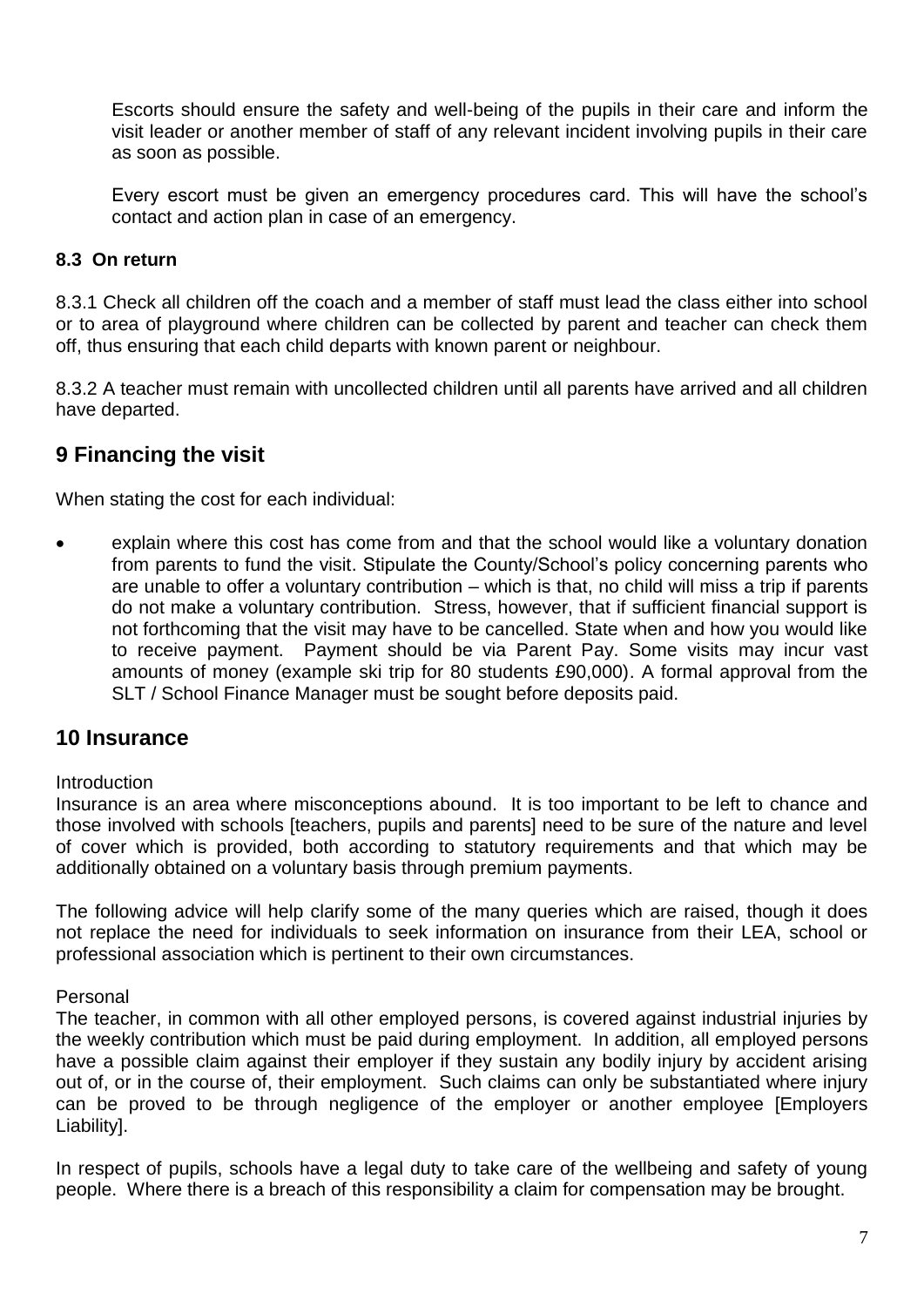There is no requirement for schools to make provision for loss through personal injury as the result of an accident where no blame may be attached. Personal accident insurance cover for pupils is a matter for the parents to arrange.

#### **Insurance Provision**

Teachers should be aware of the school provision for insurance. We are insured by RPA.

#### **11 Transport**

We follow the OEAP guidance with regards to transport arrangements.

#### **12 Emergency / Critical Incident Procedures**

- All leaders must carry the school's 'Critical Incident form' (z Cards)– With Emergency Telephone contacts and action plan should an incident happen.
- On return, the visit leader must comply with the school's normal accident reporting procedures.

#### **13 Monitoring and Evaluation**

After any visit, it is good practice to ensure a system of feedback, review and rigorous evaluation. In the case of overseas visits, there is a particularly strong case for ensuring this takes place and includes the consultation of the young people concerned, the parents, the leaders and partner organisations.

Such a process will help in the celebration of success as well as feeding in to the general planning and risk management for future visits. Any significant issues should be shared with the EVC, the Head/Manager and the employer's advisory team.

| <b>Reviewed:</b>          | <b>Spring 2022</b> |
|---------------------------|--------------------|
| <b>Next revision due:</b> | Spring 2025        |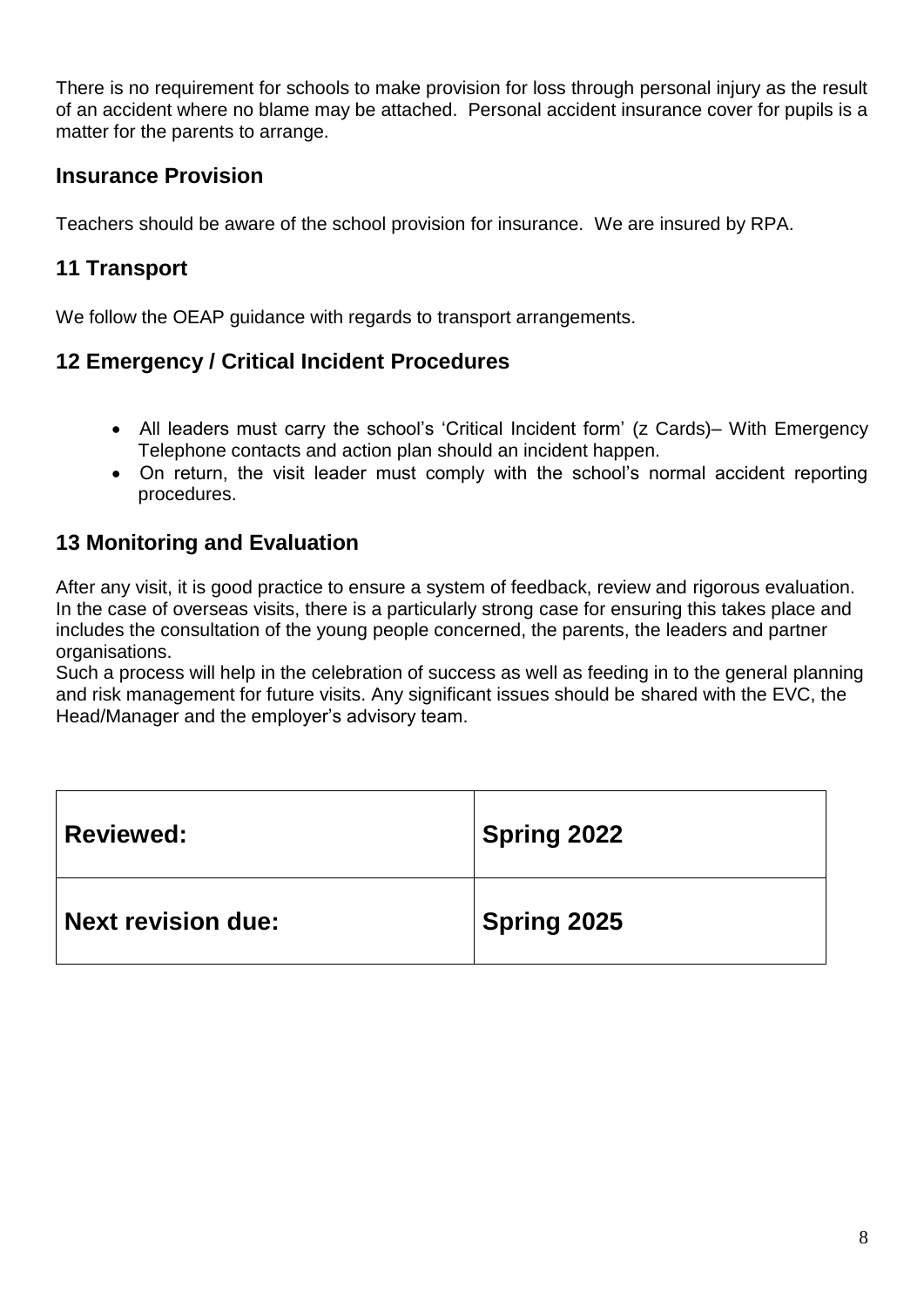### **Appendix 1 -** Risk Assessment Protocol for all school trips

#### Risk Assessment Protocol for all school trips

#### ALL LETTERS MUST BE AUTHORISED BY AR BEFORE BEING SENT

#### **Small Groups/Sporting**

- Letter to go out at least 1 week before (reviewed by AR) with a 3 day deadline noted for replies
- As soon as consent forms are in get Excel summary from Tina (delete not applicable columns)
- Organise transport and give list to Jackie asap (at least 3 days before the event to allow time to check car insurances)
- Complete RAs and summary sheet for teachers so they know who is going and when (this can go on transport sheet)
- Send note home to confirm who is transporting and meeting points for visit
- Attach any letters referring to the trip
- Pass all paperwork to EVC (Adam)

#### **Whole Class/Year Group visit**

#### **At least one person for each visit must have been to the venue for a pre -visit if nobody has been the year before.**

- Complete School trip or activity booking form asap and give to Jackie R
- Send out letter at least 3 weeks before (reviewed by AR)
- Get Excel summary of consent forms from Jackie R and contact parents who are needed to help – give a list of parents to Jackie R 10 days before the visit
- Complete Risk Assessment attaching relevant letters and completing overall form (see checklist for 6 parts)
- Give All paperwork to EVC (Adam)

NB – All risk assessments must be given to the EVC (Adam) at least 24hrs before the visit in order for her to have time to read it fully.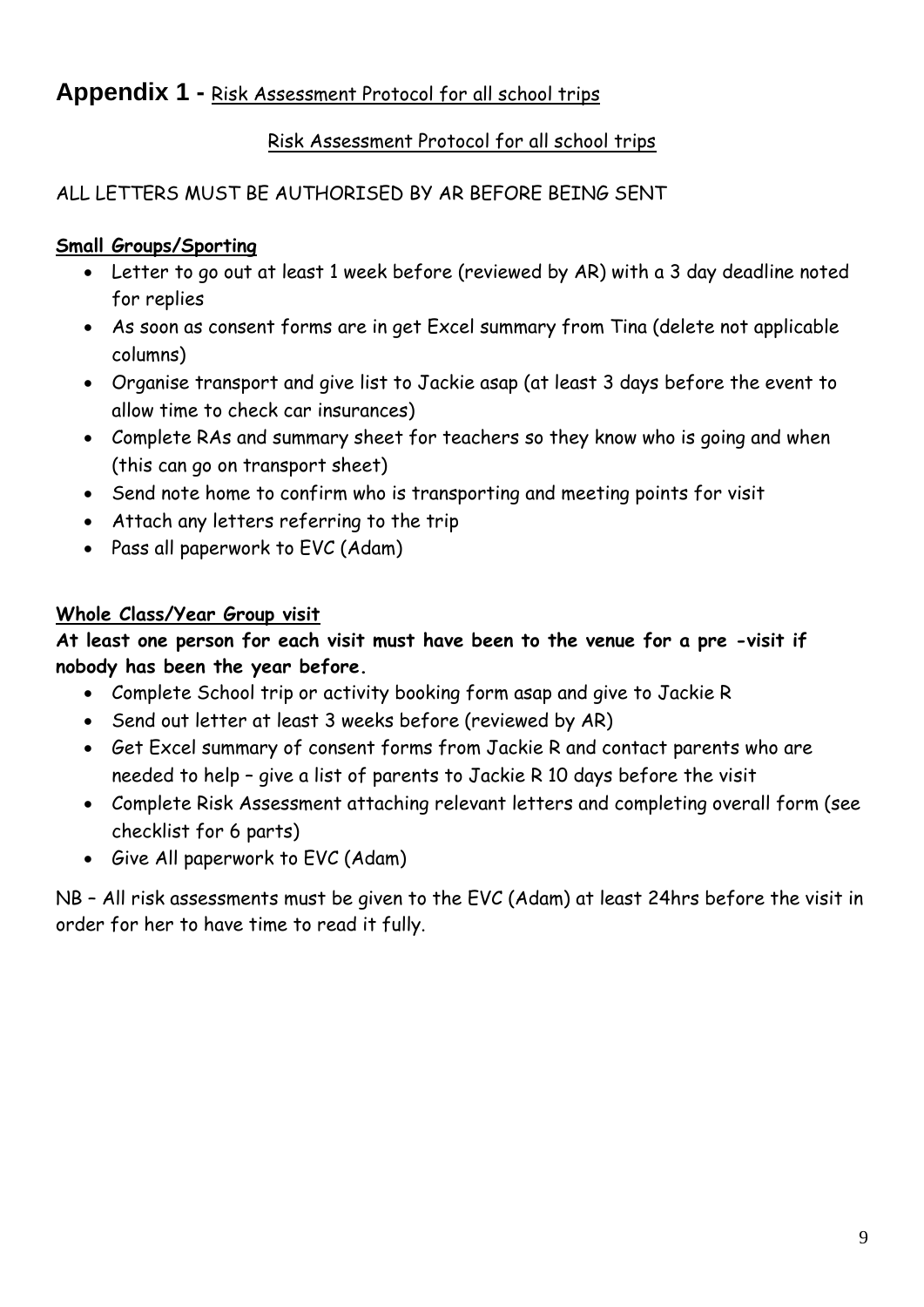### **Appendix 2 - Risk Assessment Approval Request Form**

### **Buttsbury Junior School: Risk Assessment Approval Request for** *Local Visits*

#### Place to be visited (including address and telephone number):

#### Date of pre-visit?

N/A if at least one member of the teaching staff accompanying the children has been on the visit before. If so, please state member of staff's name.

#### Date and time of visit:

#### Purpose of visit:

| Visit Leader:                       | Year Group: |        |
|-------------------------------------|-------------|--------|
| Visit Leader's Mobile phone number: |             |        |
| Classes/Groups:                     |             |        |
| No of children:                     | Male        | Female |
| No of adults:                       | Male        | Female |
| <b>Qualified teachers:</b>          |             |        |

#### HLTA/TAs:

#### Parents/Helpers:

#### Special Needs:

*(To include details of all children who you feel may pose a potential risk eg behaviour, been in contact with an illness. Any disability, medical needs.)*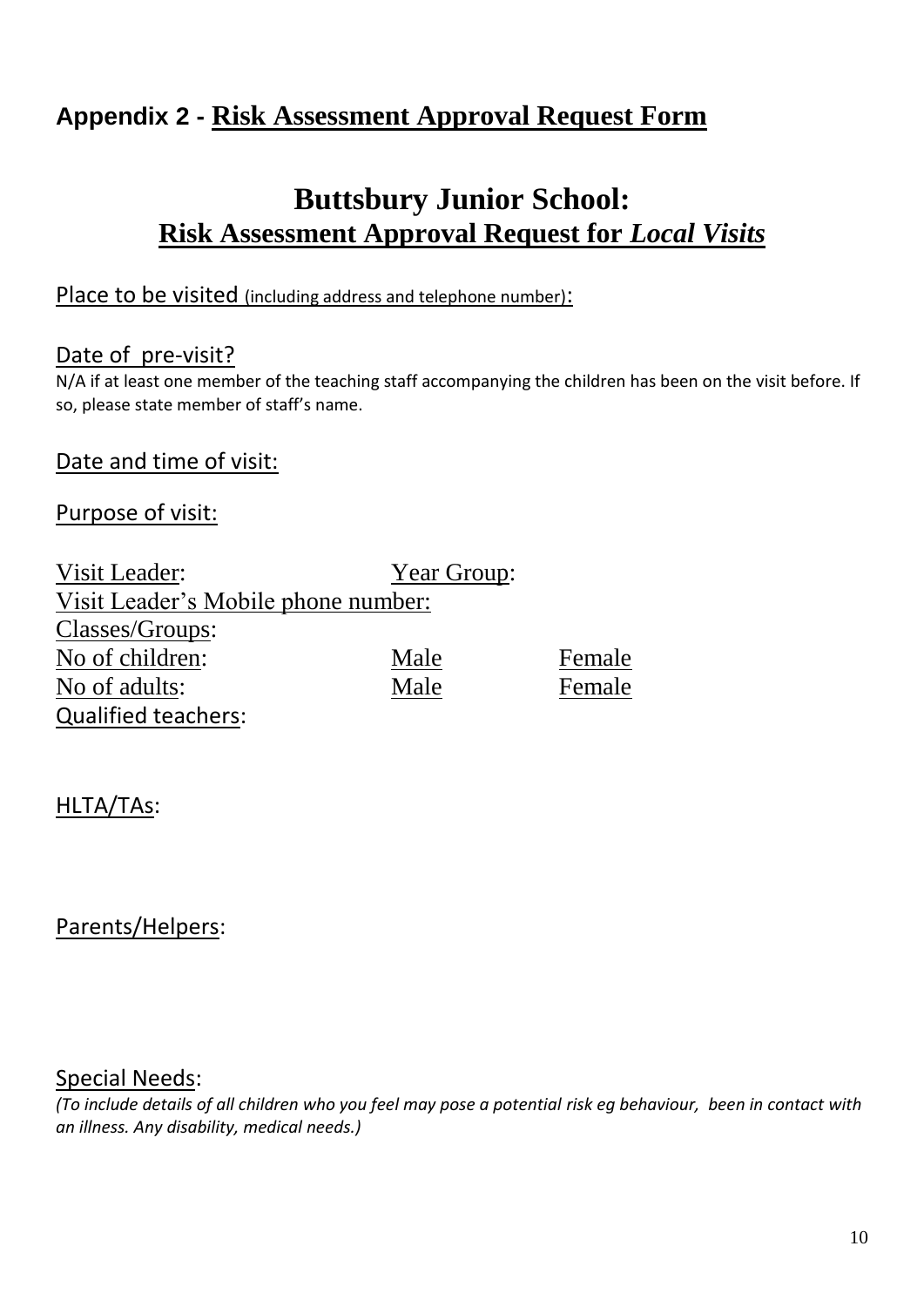#### **Programme:** *( to include group activities)*

| <b>Time</b> | <b>Who</b> | <b>Activity</b> |
|-------------|------------|-----------------|
|             |            |                 |
|             |            |                 |
|             | <b>ALL</b> |                 |
|             |            |                 |
|             |            |                 |
|             |            |                 |
|             |            |                 |
|             |            |                 |
|             |            |                 |

#### Travel Arrangements:

*(List modes of transport to be used during visit – include coach company name and please ensure you have attached coach lists to this RA. Please ensure that you have completed a minibus RA if applicable)*

Signed: ...................................... EVC/Headteacher Date .........................

Group/Coach Lists Attached Yes No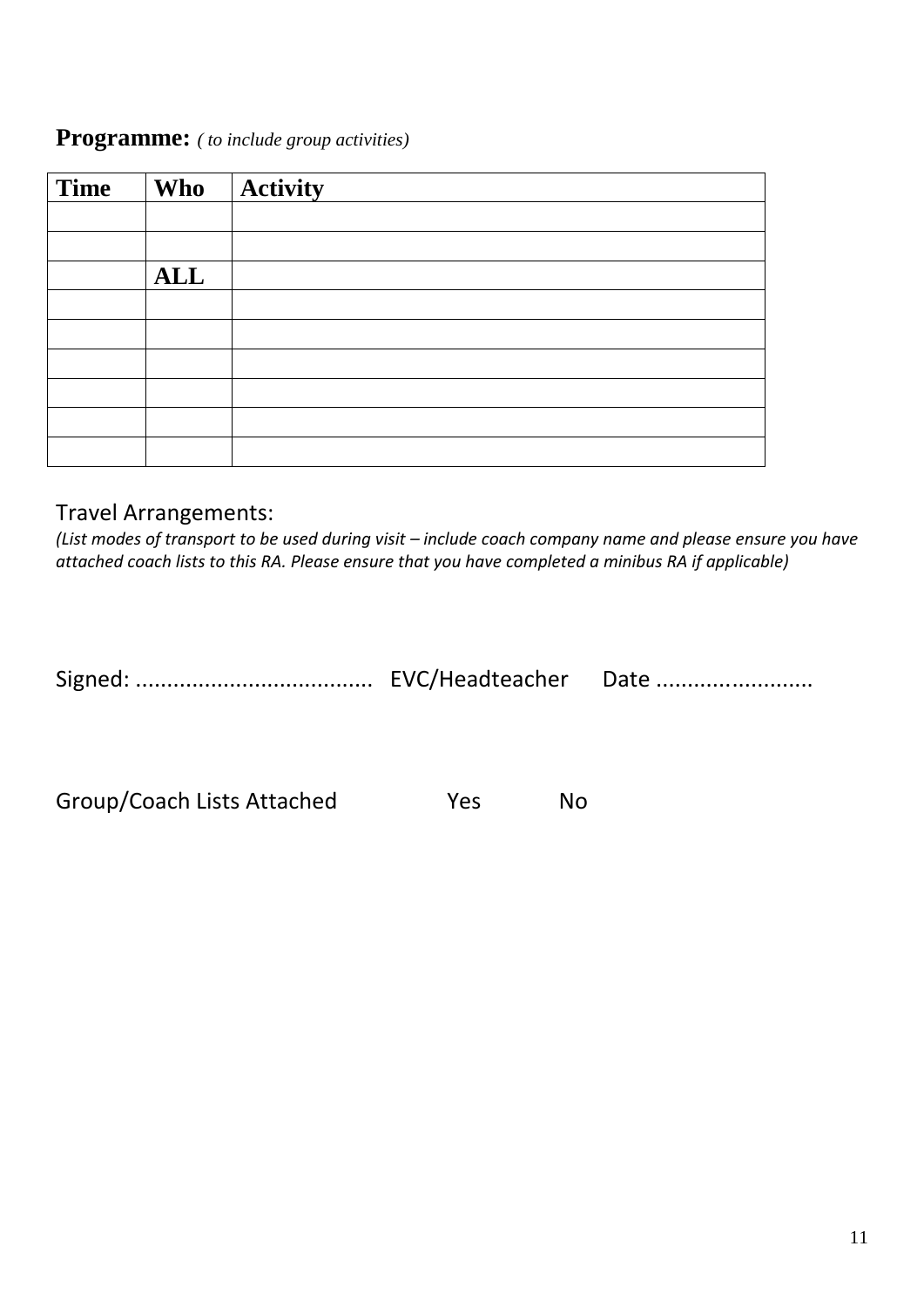### **Appendix 3 - Groups Form**

| Trip:        | Date:                |
|--------------|----------------------|
| Trip Leader: | Mobile:              |
|              |                      |
| Children:    | <b>Medical Needs</b> |
|              |                      |
|              |                      |
|              |                      |
|              |                      |
|              |                      |
|              |                      |
|              |                      |
|              |                      |
|              |                      |

Time and place to meet ready to return to school: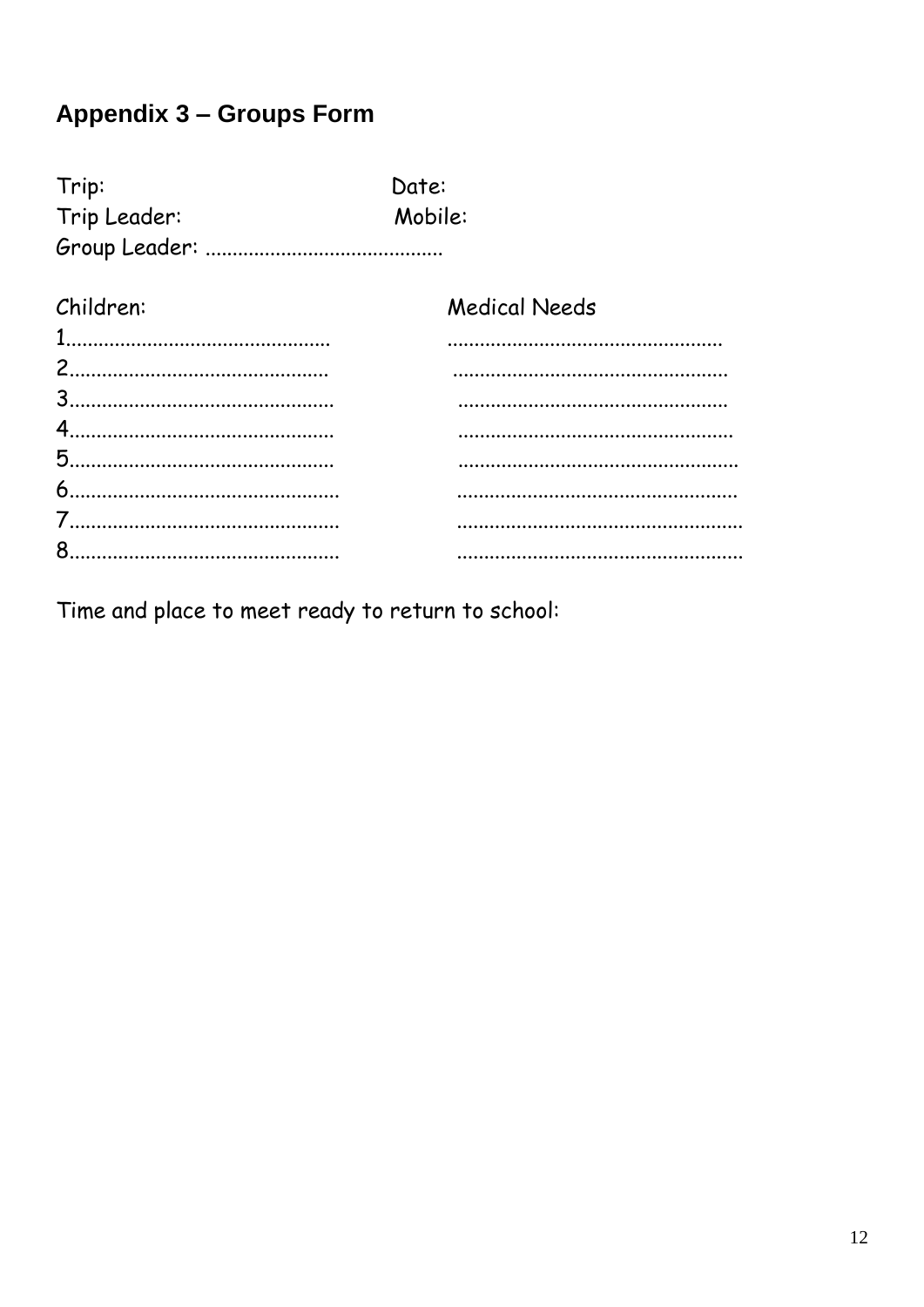### **Appendix 4 – Transport Document**

Event: Date of event: Leaving Buttsbury (via Front gate/ back gate) at \_\_\_\_\_\_ Group Leader: Mobile Number: Where and when children need to meet: \_\_\_\_\_\_

|                                                               | <b>Transport</b>                                       |                                                        |
|---------------------------------------------------------------|--------------------------------------------------------|--------------------------------------------------------|
| Adult Name:                                                   | Adult Name:                                            | Adult Name:                                            |
| <b>Adult Contact Number:</b>                                  | <b>Adult Contact Number:</b>                           | <b>Adult Contact Number:</b>                           |
| List children in car along with<br>medical information        | List children in car along with medical<br>information | List children in car along with<br>medical information |
| Adult Name:                                                   | <b>Adult Name:</b>                                     | <b>Adult Name:</b>                                     |
| <b>Adult Contact Number:</b>                                  | <b>Adult Contact Number:</b>                           | <b>Adult Contact Number:</b>                           |
| List children in car along with<br>medical information        | List children in car along with medical<br>information | List children in car along with<br>medical information |
| <b>Adult Name:</b>                                            | <b>Adult Name:</b>                                     | <b>Adult Name:</b>                                     |
| <b>Adult Contact Number:</b>                                  | <b>Adult Contact Number:</b>                           | <b>Adult Contact Number:</b>                           |
| List children in car along with<br><i>medical information</i> | List children in car along with medical<br>information | List children in car along with<br>medical information |

\* Asthma Pump \*\* Epi-Pen (B) Booster Seat (M) – Other Medical – refer to details sheet

If returning after the end of the school day, please identify which children are being collected from Buttsbury (yellow highlight), which children have permission to walk home (blue highlight) and any going to CAT Club (pink highlight).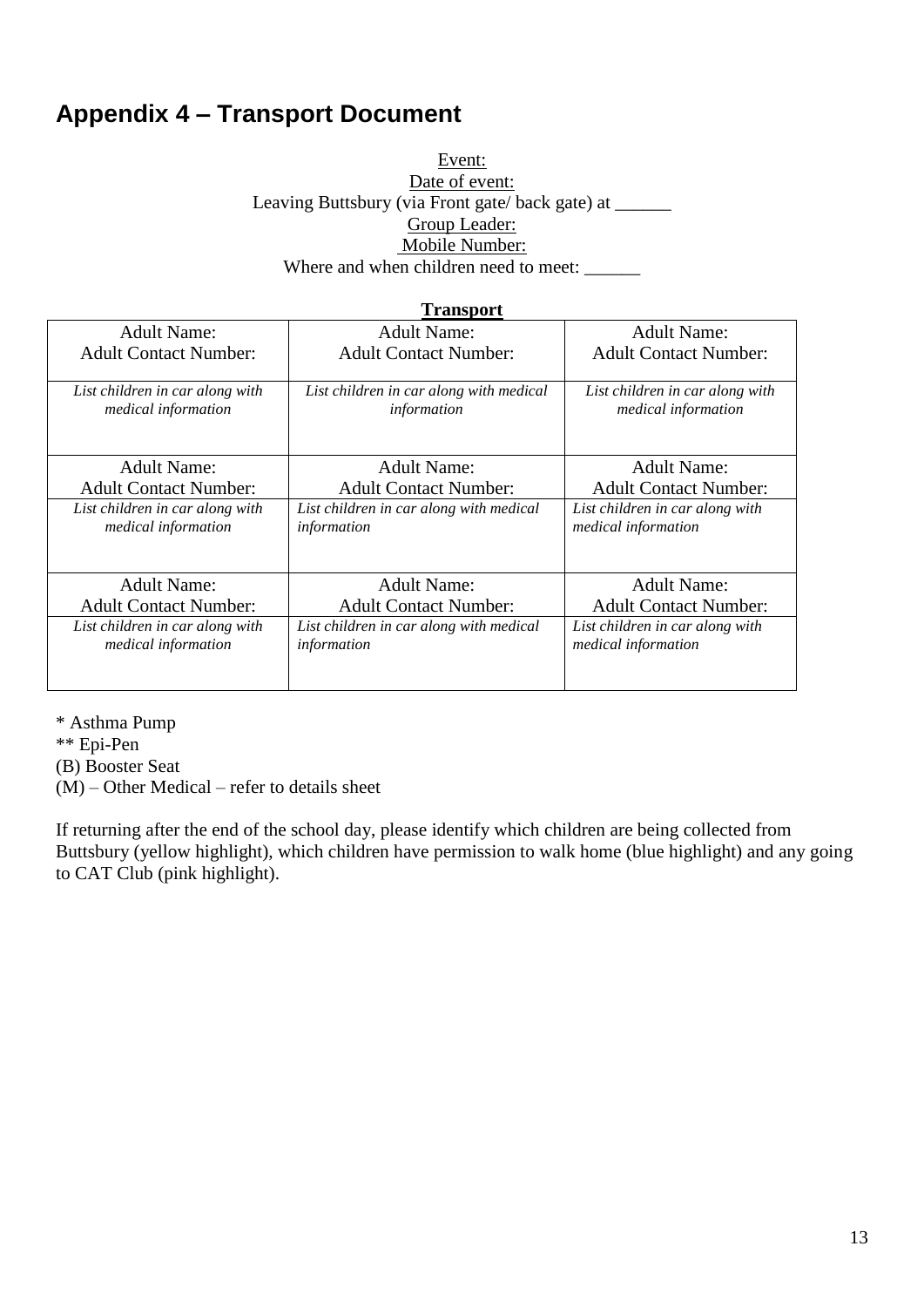## **Appendix 5 – Risk Assessments- Checklist**

|                | Whole Class visits:    |                                                                                                                                                                                                                                                                                                                                                                      |
|----------------|------------------------|----------------------------------------------------------------------------------------------------------------------------------------------------------------------------------------------------------------------------------------------------------------------------------------------------------------------------------------------------------------------|
| 1              | Cover Page             | Address and telephone number of venue<br>$\bullet$<br>Who has been on pre-visit? At least one<br>$\bullet$<br>member of staff (for each day of visit if on<br>different days) must have completed a pre visit<br>Include names of adults and numbers of<br>children on visit<br>Outline the itinerary for the visit<br>$\bullet$<br>Travel arrangements<br>$\bullet$ |
| $\overline{c}$ | <b>Risk Assessment</b> | Coach or walking                                                                                                                                                                                                                                                                                                                                                     |
| $\mathsf{3}$   | Consents               | To be generated by Office                                                                                                                                                                                                                                                                                                                                            |
| 4              | Groups Form            | Include telephone contact of group leader on<br>visit<br>Names and medical information for each child<br>$\bullet$<br>Time and place to meet after visit<br>$\bullet$                                                                                                                                                                                                |
| 5              | Coach Lists            | Include children and adults travelling on each<br>$\bullet$<br>coach (Numbered 1, 2, 3 etc)<br>Medical information for each child<br>$\bullet$                                                                                                                                                                                                                       |
| 6              | <b>Initial Letter</b>  |                                                                                                                                                                                                                                                                                                                                                                      |

### **Risk Assessments- Checklist**

### **Small group or sporting activities:**

| Cover Page             | Address and telephone number of venue<br>Include names of adults and numbers of<br>children on visit<br>Outline the itinerary for the visit<br>Travel arrangements                          |
|------------------------|---------------------------------------------------------------------------------------------------------------------------------------------------------------------------------------------|
| <b>Risk Assessment</b> | Car, Coach or walking                                                                                                                                                                       |
| Consents               | To be generated by Office                                                                                                                                                                   |
| Travel document        | If travelling by car<br>Include medical information for each child<br>Does the child need a Booster seat?<br>If returning after the end of school, what are the<br>collection arrangements? |
| <b>Initial Letter</b>  |                                                                                                                                                                                             |